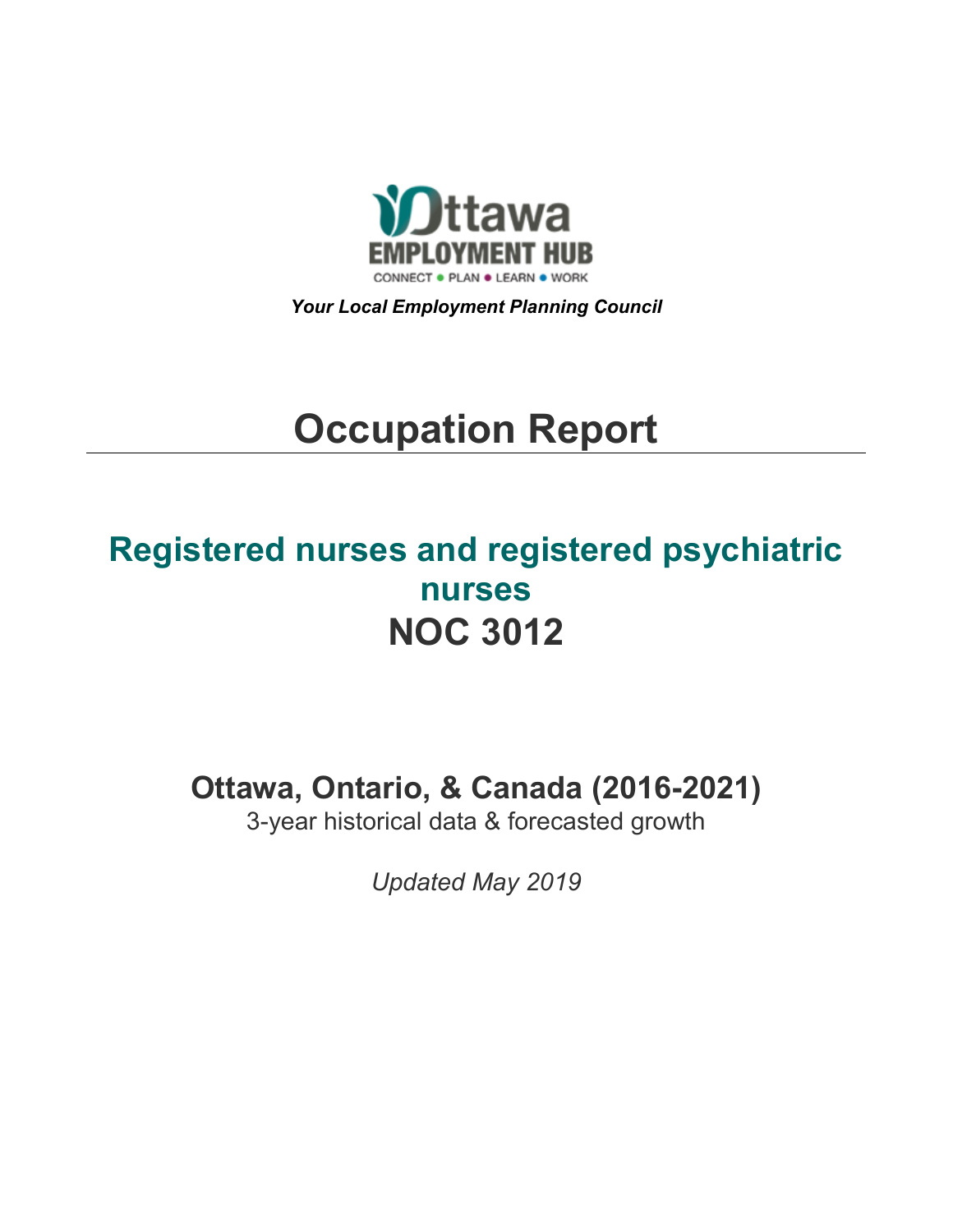

| Registered nurses and registered psychiatric nurses | <b>Ottawa Outlook</b> |
|-----------------------------------------------------|-----------------------|
|                                                     |                       |

NOC 3012 **Limited** Fair **x Good**  $\star$  **s** 

*Based on past and forecasted growth.*

#### **A Local Snapshot**

- Employment in this occupation **increased in Ottawa from 2016 to 2018** (**2.4%**); it is forecast to **increase an additional 7.4%** over the next three years.
- **1.7%** were **unemployed in Ottawa in 2016; 46 (0.4%)** of those in this occupation were **self-employed**.
- **Median hourly wage** for this occupation was **\$36.73**.
- **51.0%** of the 2018 jobs were in the **General medical and surgical hospitals** industry sector.
- Ottawa has a **slightly lower share of this occupation** than the nation.
- **Provincially**, this occupation showed an increase from 2016 to 2018 (**4.3%**); it is expected to increase an additional **8.2%** over the next three years.
- *Canada Job Bank* forecasted **good** employment potential for this occupation in Ottawa from 2018-2020.

#### **Overview**

| <b>Ottawa Jobs (2018)</b>          | <b>10,274</b> (<1% were self-employed = 46) |                      |      |
|------------------------------------|---------------------------------------------|----------------------|------|
| 2016 Ottawa Unemployment Rate      | 1.7%                                        | Ontario              | 1.7% |
| Location Quotient to Nation (2018) | 0.99                                        |                      |      |
| Change in Jobs (2016 - 2018)       | 2.4%                                        | $(2018 - 2021)$ 7.4% |      |

*NOTE: Location quotient (LQ) is a way of quantifying how concentrated a particular occupation is in a region compared to the nation or province. A quotient of 1.00 means Ottawa has the same share of the occupation as the nation/province. A quotient higher than 1.00 means Ottawa has a greater share, and lower than 1.00 means Ottawa's share is lower than the average.*

### **OTTAWA | Percentile Earnings** *(not including self-employed)*

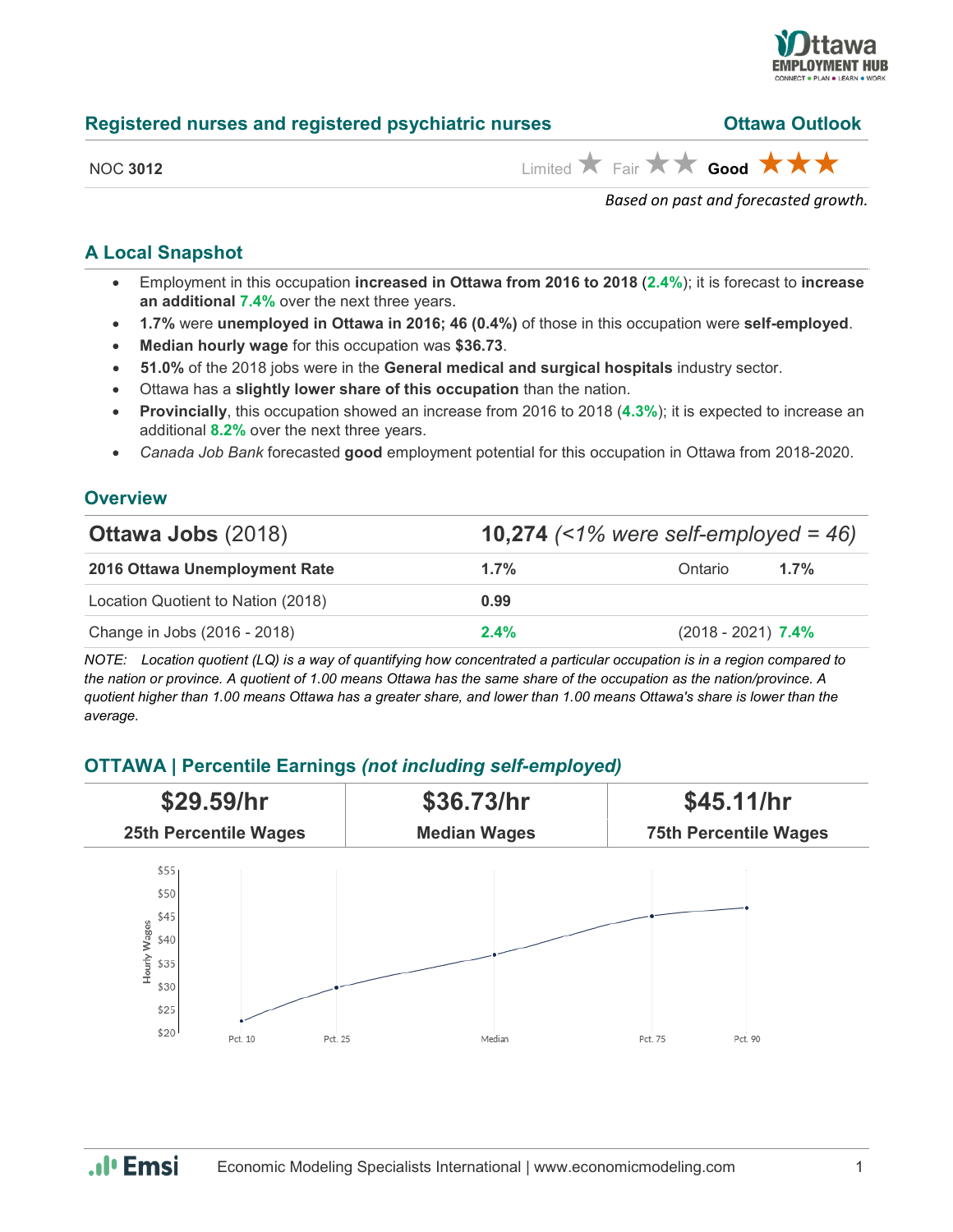

## **Ottawa | Growth**

| 10,036           | 11,038           | 1,002              | $10.0\%$             |
|------------------|------------------|--------------------|----------------------|
| <b>2016 Jobs</b> | <b>2021 Jobs</b> | Change (2016-2021) | % Change (2016-2021) |

# **Regional Trends**



|             | <b>Region</b> |               | <b>2016 Jobs</b> | 2021 Jobs      | Change | % Change |
|-------------|---------------|---------------|------------------|----------------|--------|----------|
| s,          | <b>Ottawa</b> |               | 10,036           | 11,038         | 1,002  | 10.0%    |
|             | Ontario       |               | 111,542          | 125,799        | 14,257 | 12.8%    |
|             | Canada        |               | 306,643          | 349,539        | 42,896 | 14.0%    |
|             |               | <b>Ottawa</b> |                  | <b>Ontario</b> |        | Canada   |
| $2016$ Jobs |               | 10,036        |                  | 111,542        |        | 306,643  |
| 2017 Jobs   |               | 10,154        |                  | 114,238        |        | 314,544  |
| 2018 Jobs   |               | 10,274        |                  | 116,286        |        | 322,350  |
| 2019 Jobs   |               | 10,534        |                  | 119,541        |        | 331,677  |
| 2020 Jobs   |               | 10,800        |                  | 122,836        |        | 341,083  |
| 2021 Jobs   |               | 11,038        |                  | 125,799        |        | 349,539  |

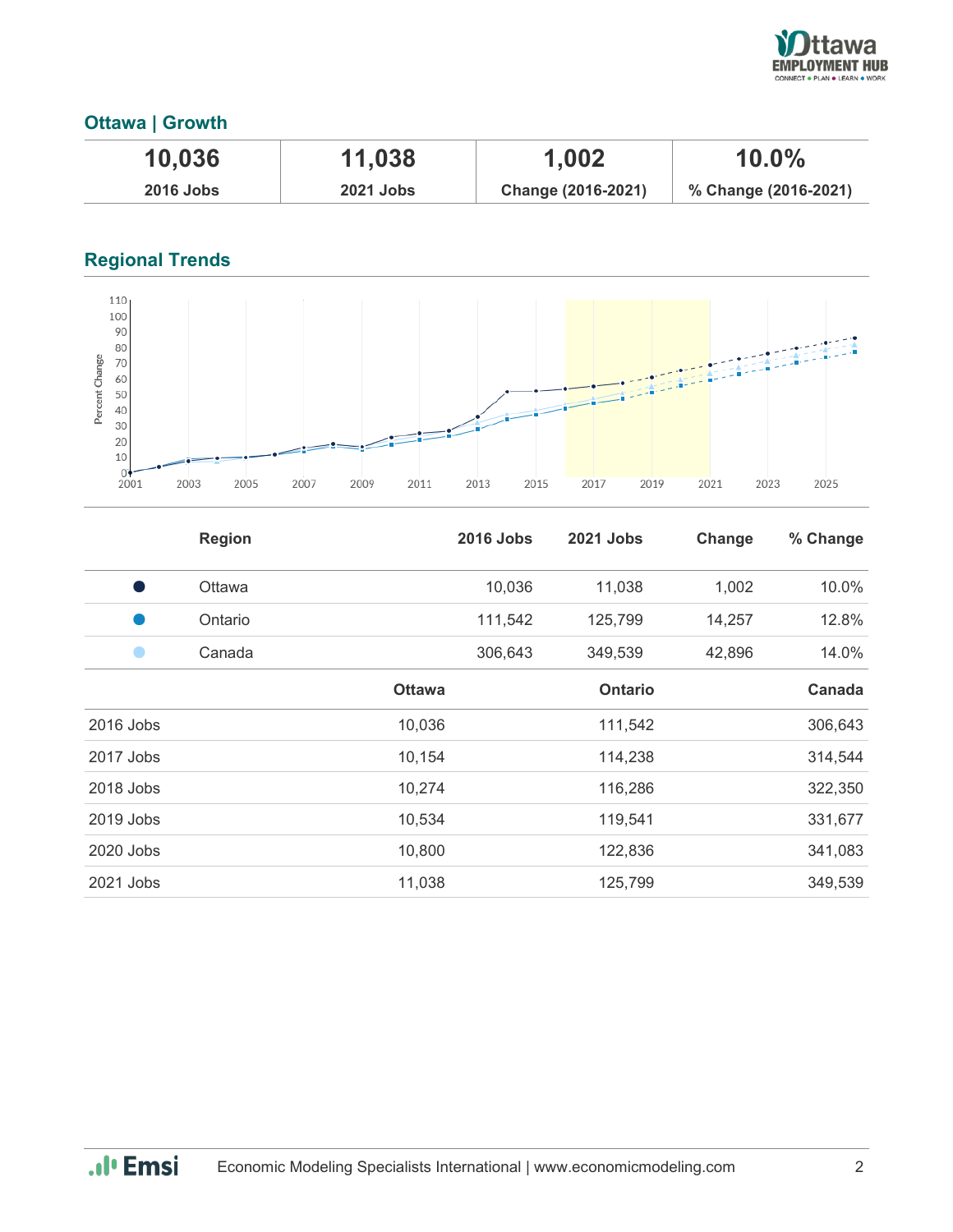

#### **Ottawa | Industries Employing this Occupation**

| <b>Industry</b>                                              | <b>Occupation</b><br>Jobs in<br><b>Industry</b><br>(2018) | $%$ of<br><b>Occupation</b><br>in Industry<br>(2018) | % of Total<br>Jobs in<br><b>Industry</b><br>(2018) |
|--------------------------------------------------------------|-----------------------------------------------------------|------------------------------------------------------|----------------------------------------------------|
| General medical and surgical hospitals                       | 5,237                                                     | 51.0%                                                | 32.2%                                              |
| Specialty (except psychiatric and substance abuse) hospitals | 749                                                       | 7.3%                                                 | 32.7%                                              |
| Nursing care facilities                                      | 675                                                       | 6.6%                                                 | 12.7%                                              |
| Home health care services                                    | 551                                                       | 5.4%                                                 | 21.7%                                              |
| Other federal services (9112-9119)                           | 427                                                       | $4.2\%$                                              | 0.5%                                               |

*NOTE: Inverse staffing patterns provides a table of percentages that shows how regional occupations are divided up among regional industries. For example, an inverse staffing pattern for registered nurses may show that 70% of RNs are employed by hospitals, 10% by local government (i.e., public schools), 10% by nursing homes, and 10% by offices of physicians.*

#### **Educational programs and completions in Ottawa** *(public institutions only***)**

| Programs (2016) |                                                                                      | 671                                       |                           |
|-----------------|--------------------------------------------------------------------------------------|-------------------------------------------|---------------------------|
|                 |                                                                                      |                                           | <b>Completions (2016)</b> |
| <b>CIP Code</b> | Program                                                                              |                                           |                           |
| 51.38           | Registered nursing, nursing administration,<br>nursing research and clinical nursing |                                           | 430                       |
| 51.39           | nursing assistants                                                                   | Practical nursing, vocational nursing and |                           |
| 51.11           | Health/medical preparatory programs                                                  |                                           | 22                        |

*NOTE: EMSI Analyst uses Statistics Canada's PSIS data to compile completions for postsecondary programs offered in Canada, classified by the 2016 CIP codes. 2016 data includes those who graduated in spring 2017.*

### **Job Postings by Month**

.. I<sub>'</sub> Emsi





*NOTE: Based on newly published job postings first found between January 01, 2018 and December 31, 2018 AND location is Ottawa Census Sub-division, Vicinity Jobs.*